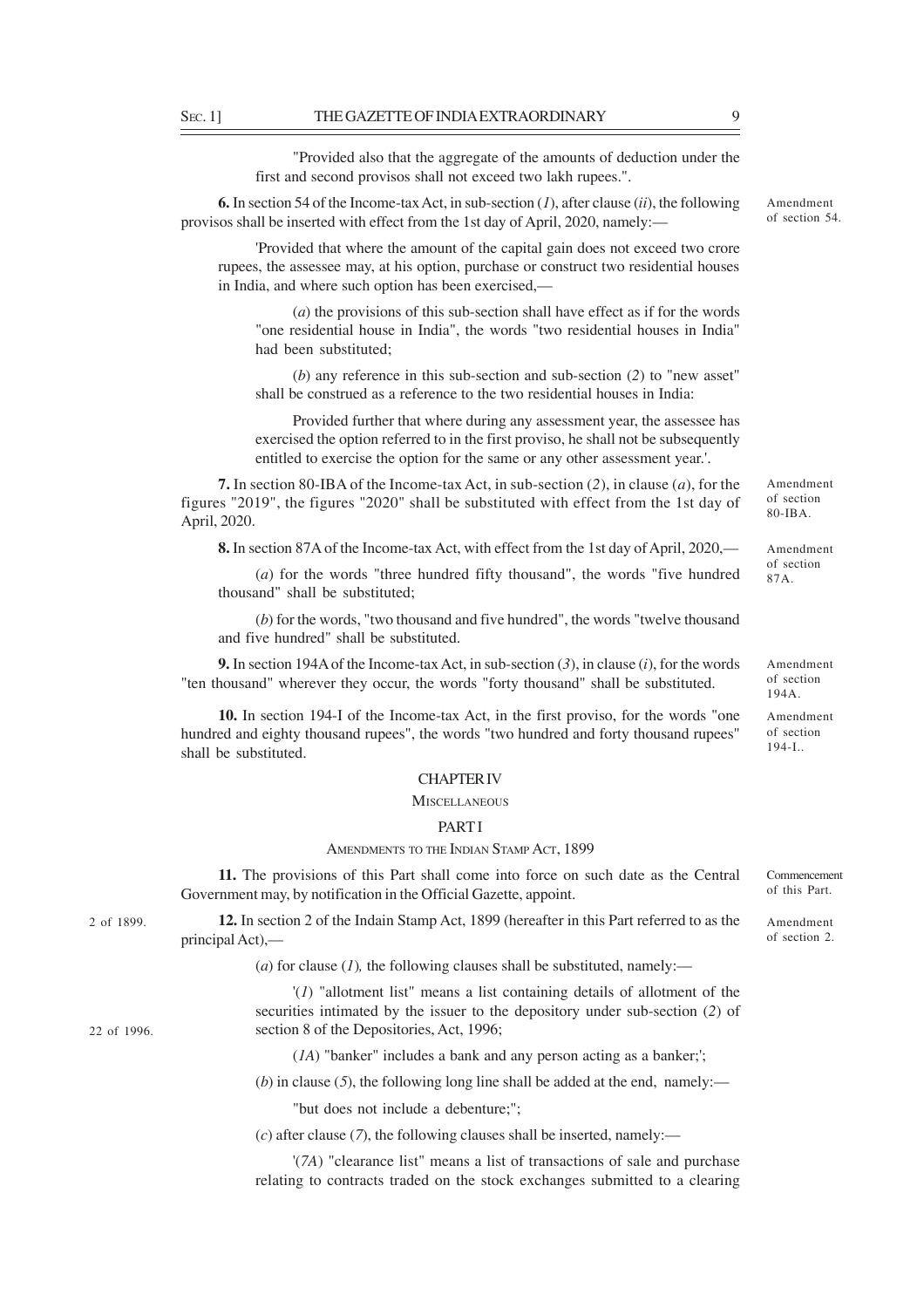22 of 1996.

21 of 2000.

corporation in accordance with the law for the time being in force in this behalf;

(*7B*) "clearing corporation" means an entity established to undertake the activity of clearing and settlement of transactions in securities or other instruments and includes a clearing house of a recognised stock exchange;';

(*d*) after clause (*10*), the following clauses shall be inserted, namely:—

'(*10A*) "debenture" includes—

(*i*) debenture stock, bonds or any other instrument of a company evidencing a debt, whether constituting a charge on the assets of the company or not;

(*ii*) bonds in the nature of debenture issued by any incorporated company or body corporate;

(*iii*) certificate of deposit, commercial usance bill, commercial paper and such other debt instrument of original or initial maturity upto one year as the Reserve Bank of India may specify from time to time;

(*iv*) securitised debt instruments; and

(*v*) any other debt instuments specified by the Securities and Exchange Board of India from time to time;

(*10B*) "depository" includes—

(*a*) a depository as defined in clause (*e*) of sub-section (*1*) of section 2 of the Depositories Act, 1996; and

(*b*) any other entity declared by the Central Government, by notification in the Official Gazette, to be a depository for the purposes of this Act;';

(*e*) in clause (*12*), the words and figures "and includes attribution of electronic record within the meaning of section 11 of the Information Technology Act, 2000" shall be inserted at the end.

(*f*) for clause ( $14$ ), the following clause shall be substituted, namely:—

'(*14*) "instrument" includes—

(*a*) every document, by which any right or liability is, or purports to be, created, transferred, limited, extended, extinguished or recorded;

(*b*) a document, electronic or otherwise, created for a transaction in a stock exchange or depository by which any right or liability is, or purports to be, created, transferred, limited, extended, extinguished or recorded; and

(*c*) any other document mentioned in Schedule I,

but does not include such instruments as may be specified by the Government, by notification in the Official Gazette;';

 $(g)$  after clause (*15*), the following clause shall be inserted, namely:—

'(*15A*) "issuer" means any person making an issue of securities;';

(*h*) for clause (*16A*), the following clauses shall be substituted, namely:—

'(*16A*) "marketable security" means a security capable of being traded in any stock exchange in India;

(*16B*) "market value", in relation to an instrument through which—

(*a*) any security is traded in a stock exchange, means the price at which it is so traded;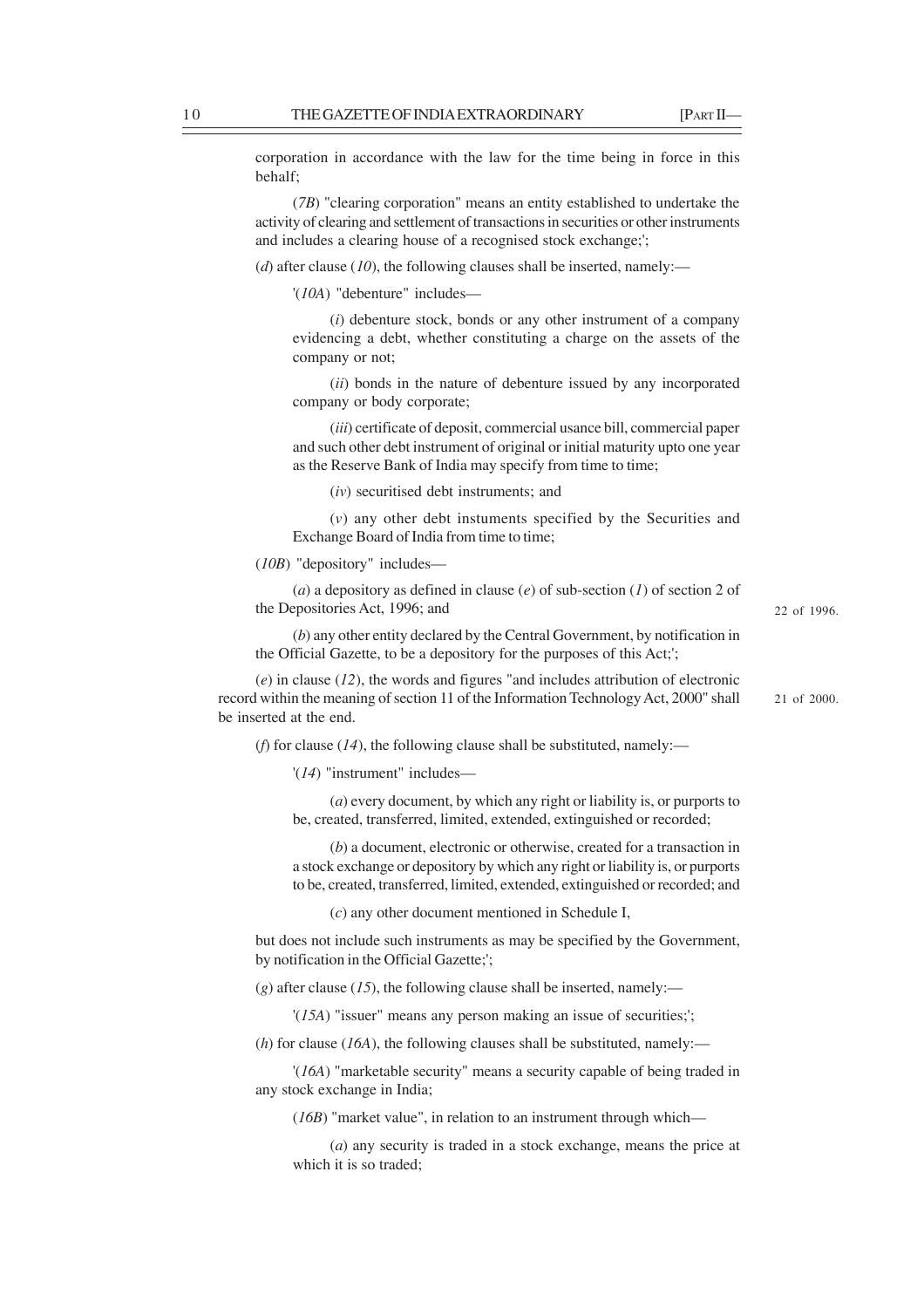|             | $(b)$ any security which is transferred through a depository but not<br>traded in the stock exchange, means the price or the consideration<br>mentioned in such instrument;                                                                                                                                                                                                         |                                                      |
|-------------|-------------------------------------------------------------------------------------------------------------------------------------------------------------------------------------------------------------------------------------------------------------------------------------------------------------------------------------------------------------------------------------|------------------------------------------------------|
|             | $(c)$ any security is dealt otherwise than in the stock exchange or<br>depository, means the price or consideration mentioned in such instrument;';                                                                                                                                                                                                                                 |                                                      |
|             | $(i)$ after clause (23), the following clause shall be inserted, namely:—                                                                                                                                                                                                                                                                                                           |                                                      |
|             | '(23A) "securities" includes—                                                                                                                                                                                                                                                                                                                                                       |                                                      |
| 42 of 1956. | $(i)$ securities as defined in clause $(h)$ of section 2 of the Securities<br>Contracts (Regulation) Act, 1956;                                                                                                                                                                                                                                                                     |                                                      |
| 2 of 1934.  | (ii) a "derivative" as defined in clause (a) of section 45U of the<br>Reserve Bank of India Act, 1934;                                                                                                                                                                                                                                                                              |                                                      |
|             | (iii) a certificate of deposit, commercial usance bill, commercial paper,<br>repo on corporate bonds and such other debt instrument of original or<br>initial maturity upto one year as the Reserve Bank of India may specify<br>from time to time; and                                                                                                                             |                                                      |
|             | (iv) any other instrument declared by the Central Government, by<br>notification in the Official Gazette, to be securities for the purposes of this<br>Act;';                                                                                                                                                                                                                       |                                                      |
|             | ( <i>j</i> ) after clause (26), the following clause shall be inserted, namely:—                                                                                                                                                                                                                                                                                                    |                                                      |
|             | '(27) "stock exchange" includes—                                                                                                                                                                                                                                                                                                                                                    |                                                      |
| 42 of 1956. | $(i)$ a recognised stock exchange as defined in clause $(f)$ of section 2<br>of the Securities Contracts (Regulation) Act, 1956; and                                                                                                                                                                                                                                                |                                                      |
|             | (ii) such other platform for trading or reporting a deal in securities,<br>as may be specified by the Central Government, by notification in the<br>Official Gazette, for the purposes of this Act.'.                                                                                                                                                                               |                                                      |
|             | 13. In section 4 of the principal Act, after sub-section (2), the following sub-section<br>shall be inserted, namely:-                                                                                                                                                                                                                                                              | Amendment<br>of section 4.                           |
|             | "(3) Notwithstanding anything contained in sub-sections $(1)$ and $(2)$ , in the<br>case of any issue, sale or transfer of securities, the instrument on which stamp-duty is<br>chargeable under section 9A shall be the principal instrument for the purpose of this<br>section and no stamp-duty shall be charged on any other instruments relating to any<br>such transaction.". |                                                      |
|             | 14. For section 8A of the principal Act, the following section shall be substituted,<br>namely:-                                                                                                                                                                                                                                                                                    | Substitution<br>of new<br>section for<br>section 8A. |
|             | '8A. Notwithstanding anything contained in this Act or any other law for the<br>time being in force,—                                                                                                                                                                                                                                                                               | Securities<br>dealt in<br>depository                 |
|             | $(a)$ an issuer, by the issue of securities to one or more depositories, shall,<br>in respect of such issue, be chargeable with duty on the total amount of securities<br>issued by it and such securities need not be stamped;                                                                                                                                                     | not liable to<br>stamp-duty.                         |
|             | $(b)$ the transfer of registered ownership of securities from a person to a<br>depository or from a depository to a beneficial owner shall not be liable to duty.                                                                                                                                                                                                                   |                                                      |

*Explanation*.—For the purposes of this section, the expression "beneficial ownership" shall have the same meaning as assigned to it in clause (*a*) of sub-section (*1*) of section 2 of the Depositories Act, 1996.'.

22 of 1996.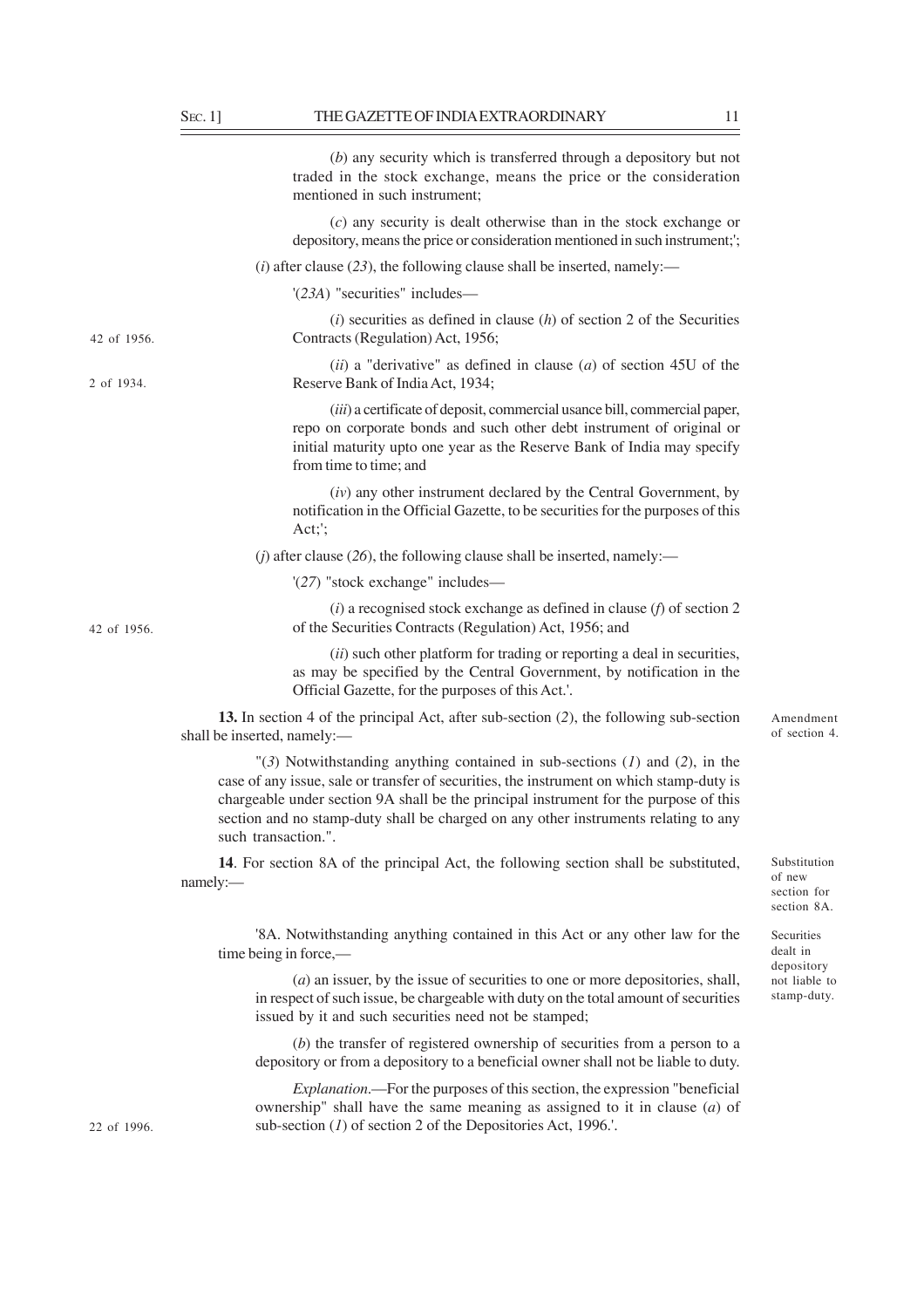Insertion of new Part AA.

Instruments chargeable with duty for transactions in stock exchanges and depositories.

**15.** In Chapter II of the principal Act, after Part A relating to 'Of the liability of instruments to duty', the following Part shall be inserted, namely:—

'*AA.—Of the liability of instruments of transaction in stock exchanges and depositories to duty*

9A. (*1*) Notwithstanding anything contained in this Act,—

(*a*) when the sale of any securities, whether delivery based or otherwise, is made through a stock exchange, the stamp-duty on each such sale in the clearance list shall be collected on behalf of the State Government by the stock exchange or a clearing corporation authorised by it, from its buyer on the market value of such securities at the time of settlement of transactions in securities of such buyer, in such manner as the Central Government may, by rules, provide;

(*b*) when any transfer of securities for a consideration, whether delivery based or otherwise, is made by a depository otherwise than on the basis of any transaction referred to in clause (*a*), the stamp-duty on such transfer shall be collected on behalf of the State Government by the depository from the transferor of such securities on the consideration amount specified therein, in such manner as the Central Government may, by rules, provide;

(*c*) when pursuant to issue of securities, any creation or change in the records of a depository is made, the stamp-duty on the allotment list shall be collected on behalf of the State Government by the depository from the issuer of securities on the total market value of the securities as contained in such list, in such manner as the Central Government may, by rules, provide.

(*2*) Notwithstanding anything contained in this Act, the instruments referred to in sub-section (*1*) shall be chargeable with duty as provided therein at the rate specified in Schedule I and such instruments need not be stamped.

(*3*) From the date of commencement of this Part, no stamp-duty shall be charged or collected by the State Government on any note or memorandum or any other document, electronic or otherwise, associated with the transactions mentioned in sub-section (*1*).

(*4*) The stock exchange or a clearing corporation authorised by it or the depository, as the case may be, shall, within three weeks of the end of each month and in accordance with the rules made in this behalf by the Central Government, in consultation with the State Government, transfer the stamp-duty collected under this section to the State Government where the residence of the buyer is located and in case the buyer is located outside India, to the State Government having the registered office of the trading member or broker of such buyer and in case where there is no such trading member of the buyer, to the State Government having the registered office of the participant:

Provided that before such transfer, the stock exchange or the clearing corporation authorised by it or the depository shall be entitled to deduct such percentage of stamp-duty towards facilitation charges as may be specified in such rules

*Explanation*.—The term "participant" shall have the same meaning as assigned to it in clause (*g*) of section 2 of the Depositories Act, 1996.

(*5*) Every stock exchange or the clearing corporation authorised by it and depository shall submit to the Government details of the transactions referred to in sub-section (*1*) in such manner as the Central Government may, by rules, provide.

22 of 1996.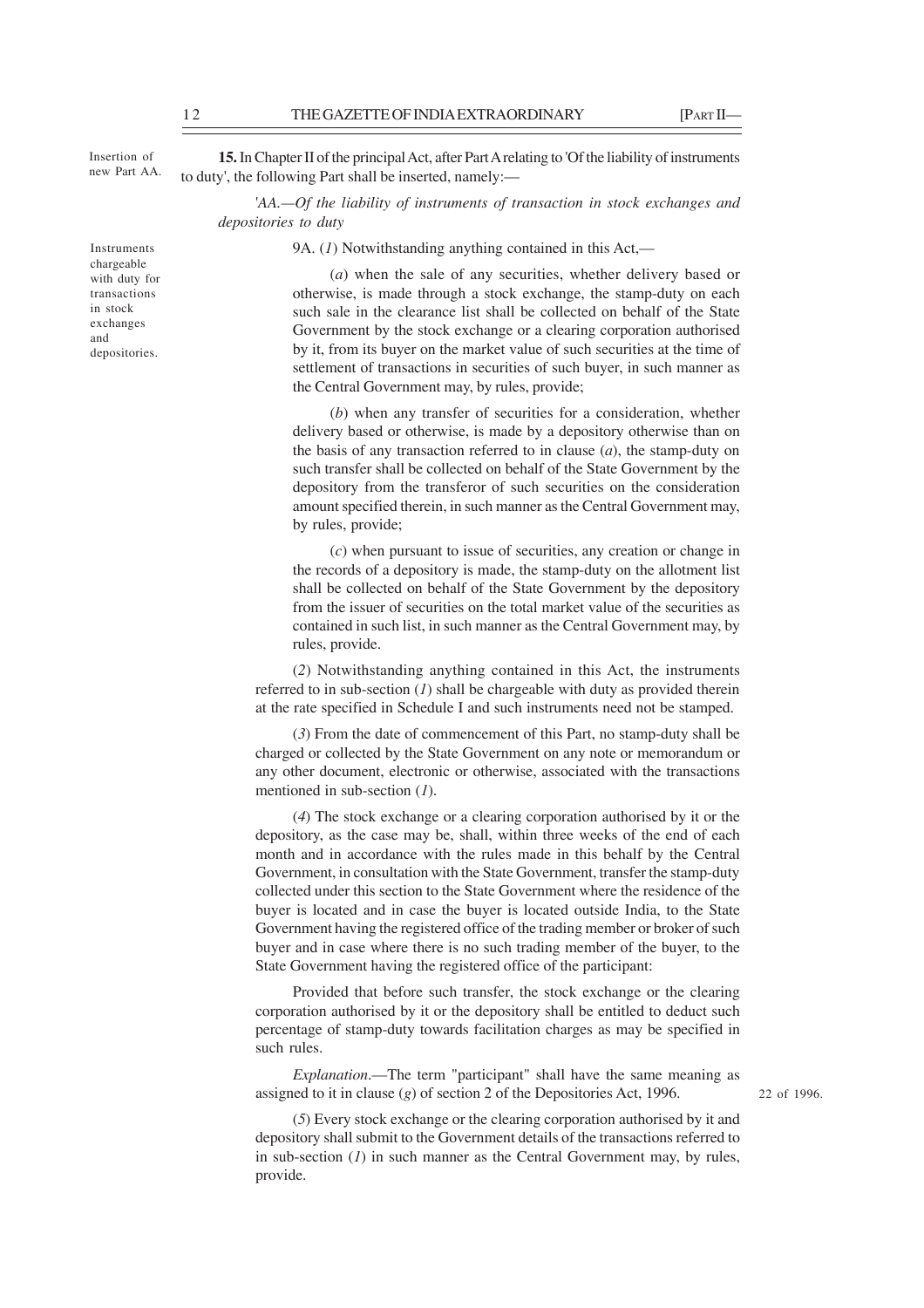9B. Notwithstanding anything contained in this Act,—

(*a*) when any issue of securities is made by an issuer otherwise than through a stock exchange or depository, the stamp-duty on each such issue shall be payable by the issuer, at the place where its registered office is located, on the total market value of the securities so issued at the rate specified in Schedule I;

(*b*) when any sale or transfer or reissue of securities for consideration is made otherwise than through a stock exchange or depository, the stampduty on each such sale or transfer or reissue shall be payable by the seller or transferor or issuer, as the case may be, on the consideration amount specified in such instrument at the rate specified in Schedule I.'.

# **16.** In section 21 of the principal Act,—

(*a*) for the words "the value of such stock or security according to the average price or the value thereof on the day of the date of the instrument.", the words "the market value of such stock or security:" shall be substituted;

(*b*) the following proviso shall be inserted, namely:—

"Provided that the market value for calculating the stamp-duty shall be, in the case of—

(*i*) options in any securities, the premium paid by the buyer;

(*ii*) repo on corporate bonds, interest paid by the borrower; and

(*iii*) swap, only the first leg of the cash flow.".

**17.** In section 29 of the principal Act,—

 $(i)$  in clause  $(a)$ ,—

(*a*) the words, figures and brackets "No. 27 (Debenture)" shall be omitted;

(*b*) the words, figures, brackets and letter "No. 62 (*a*) (Transfer of shares in an incorporated Company or other body corporate)" shall be omitted;

(*c*) the words, figures, brackets and letter "No. 62 (*b*) (Transfer of debentures, being marketable securities, whether the debenture is liable to duty or not, except debentures provided for by section 8)" shall be omitted;

(*ii*) in clause (*e*), after the word "exchange", the words "including swap" shall be inserted;

(*iii*) in clause (*f*), the word "and" shall be omitted;

 $(iv)$  after clause  $(g)$ , the following clauses shall be inserted, namely:—

"(*h*) in the case of sale of security through stock exchange, by the buyer of such security;

(*i*) in the case of sale of security otherwise than through a stock exchange, by the seller of such security;

(*j*) in the case of transfer of security through a depository, by the transferor of such security;

(*k*) in the case of transfer of security otherwise than through a stock exchange or depositiory, by the transferor of such security;

(*l*) in the case of issue of security, whether through a stock exchange or a depository or otherwise, by the issuer of such security; and

(*m*) in the case of any other instrument not specified herein, by the person making, drawing or executing such instrument.".

Instruments chargeable with duty for transactions otherwise than through stock exchanges and depositories.

Amendment of section 21.

Amendment of section 29.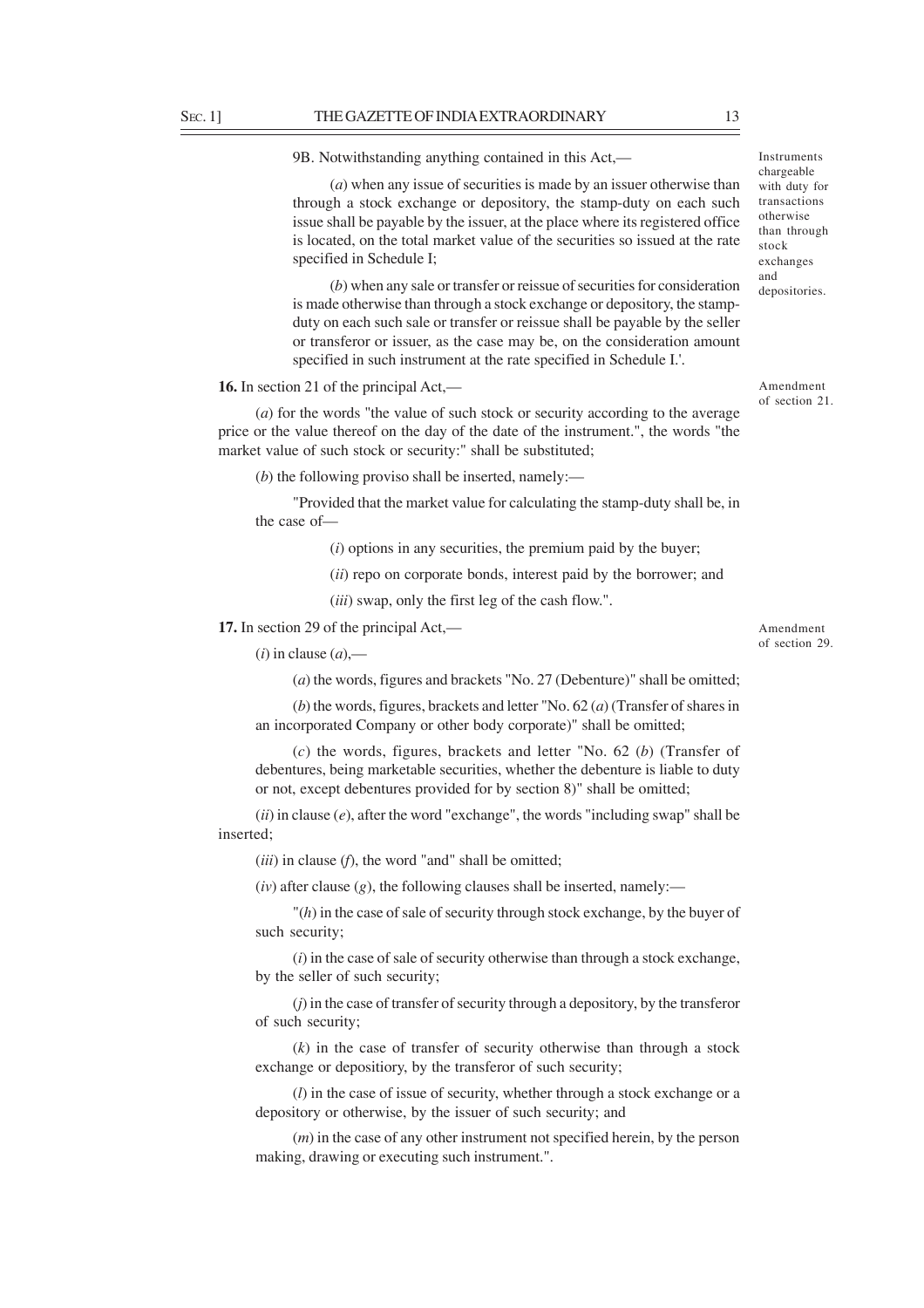Insertion of new section 62A.

Penalty for failure to comply with provisions of section 9A.

**18.** After section 62 of the principal Act, the following section shall be inserted, namely:—

"62A. (*1*) Any person who,—

(*a*) being required under sub-section (*1*) of section 9A to collect duty, fails to collect the same; or

(*b*) being required under sub-section (*4*) of section 9A to transfer the duty to the State Government within fifteen days of the expiry of the time specified therein, fails to transfer within such time,

shall be punishable with fine which shall not be less than one lakh rupees, but which may extend upto one per cent. of the collection or transfer so defaulted.

(*2*) Any person who,—

(*a*) being required under sub-section (*5*) of section 9A to submit details of transactions to the Government, fails to submit the same; or

(*b*) submits a document or makes a declaration which is false or which such person knows or believes to be false,

shall be punishable with fine of one lakh rupees for each day during which such failure continues or one crore rupees, whichever is less.".

**19.** After section 73 of the principal Act, the following section shall be inserted, namely:—

Power of Central Government to make rules.

Insertion of new section 73A.

> "73A. (*1*) The Central Government may, by notification in the Official Gazette, make rules for carrying out the provisions of Part AA of Chapter II.

> (*2*) Without prejudice to the generality of the provisions of sub-section (*1*), the Central Government may make rules for all or any of the following matters, namely:—

(*a*) the manner of collection of stamp-duty on behalf of the State Government by the stock exchange or the clearing corporation authorised by it, from its buyer under clause (*a*) of sub-section (*1*) of section 9A;

(*b*) the manner of collection of stamp-duty on behalf of the State Government by the depository from the transferor under clause (*b*) of sub-section (*1*) of section 9A;

(*c*) the manner of collection of stamp-duty on behalf of the State Government by the depository from the issuer under clause (*c*) of sub-section (*1*) of section 9A;

(*d*) the manner of transfer of stamp-duty to the State Government under sub-section (*4*) of section 9A;

(*e*) any other matter which has to be, or may be, provided by rules.".

**20.** In section 76 of the principal Act, after sub-section (*2*), the following sub-section shall be inserted, namely:— Amendment of section 76.

> "(*2A*) Every rule made by the Central Government under this Act shall be laid, as soon as may be after it is made, before each House of Parliament, while it is in session, for a total period of thirty days which may be comprised in one session or in two or more successive sessions, and if, before the expiry of the session immediately following the session or the successive sessions aforesaid, both Houses agree in making any modification in the rule or both Houses agree that the rule should not be made, the rule shall thereafter have effect only in such modified form or be of no effect, as the case may be; so, however, that any such modification or annulment shall be without prejudice to the validity of anything previously done under that rule.".